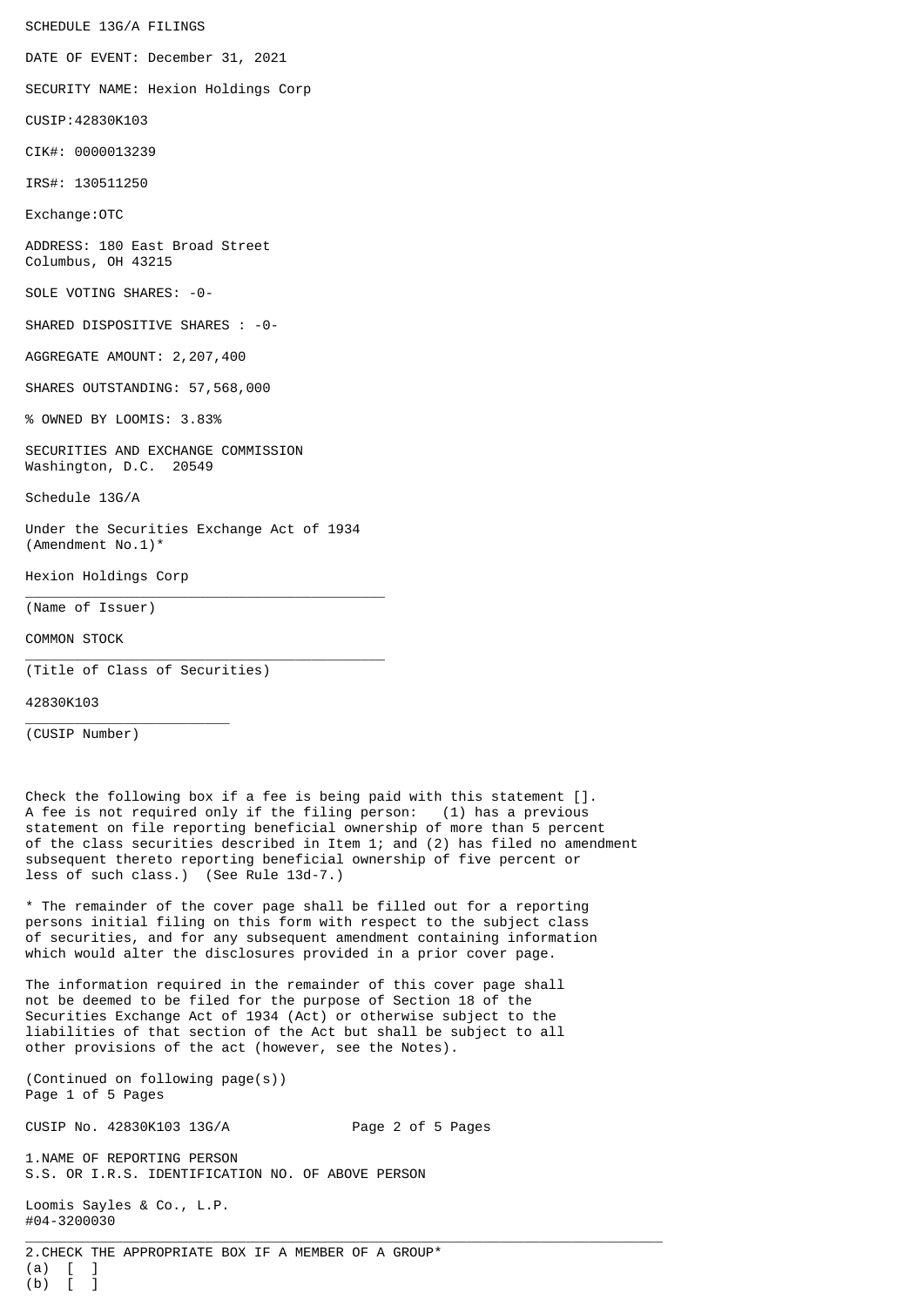## 3.SEC USE ONLY

 $\_$  ,  $\_$  ,  $\_$  ,  $\_$  ,  $\_$  ,  $\_$  ,  $\_$  ,  $\_$  ,  $\_$  ,  $\_$  ,  $\_$  ,  $\_$  ,  $\_$  ,  $\_$  ,  $\_$  ,  $\_$  ,  $\_$  ,  $\_$  ,  $\_$  ,  $\_$  ,  $\_$  ,  $\_$  ,  $\_$  ,  $\_$  ,  $\_$  ,  $\_$  ,  $\_$  ,  $\_$  ,  $\_$  ,  $\_$  ,  $\_$  ,  $\_$  ,  $\_$  ,  $\_$  ,  $\_$  ,  $\_$  ,  $\_$  , 4.CITIZENSHIP OR PLACE OF ORGANIZATION Place of organization: Delaware. Principal office of Reporting: Person is in Boston, MA.

\_\_\_\_\_\_\_\_\_\_\_\_\_\_\_\_\_\_\_\_\_\_\_\_\_\_\_\_\_\_\_\_\_\_\_\_\_\_\_\_\_\_\_\_\_\_\_\_\_\_\_\_\_\_\_\_\_\_\_\_\_\_\_\_\_\_\_\_\_\_\_\_\_\_\_\_\_

| NUMBER OF<br>SHARES<br>BENEFICIALLY<br>OWNED BY EACH<br>REPORTING<br>PERSON WITH                                                                                                                                                                                                                                                                                                                                                                                                                                                                                                                                                                                                                                                                                          | 5. | SOLE VOTING POWER<br>$-0-$            |
|---------------------------------------------------------------------------------------------------------------------------------------------------------------------------------------------------------------------------------------------------------------------------------------------------------------------------------------------------------------------------------------------------------------------------------------------------------------------------------------------------------------------------------------------------------------------------------------------------------------------------------------------------------------------------------------------------------------------------------------------------------------------------|----|---------------------------------------|
|                                                                                                                                                                                                                                                                                                                                                                                                                                                                                                                                                                                                                                                                                                                                                                           | 6. | SHARED VOTING POWER<br>0              |
|                                                                                                                                                                                                                                                                                                                                                                                                                                                                                                                                                                                                                                                                                                                                                                           | 7. | SOLE DISPOSITIVE POWER<br>2, 207, 400 |
|                                                                                                                                                                                                                                                                                                                                                                                                                                                                                                                                                                                                                                                                                                                                                                           | 8. | SHARED DISPOSITIVE POWER<br>$-0-$     |
| 9. AGGREGATE AMOUNT BENEFICIALLY OWNED BY EACH REPORTING PERSON<br>2, 207, 400                                                                                                                                                                                                                                                                                                                                                                                                                                                                                                                                                                                                                                                                                            |    |                                       |
| 10. CHECK BOX IF AGGREGATE AMOUNT IN ROW (9) EXCLUDES CERTAIN SHARES*                                                                                                                                                                                                                                                                                                                                                                                                                                                                                                                                                                                                                                                                                                     |    |                                       |
| 11. PERCENT OF CLASS REPRESENTED BY AMOUNT IN ROW (9)<br>3.83%                                                                                                                                                                                                                                                                                                                                                                                                                                                                                                                                                                                                                                                                                                            |    |                                       |
| 12.TYPE OF REPORTING PERSON*<br>INVESTMENT ADVISOR                                                                                                                                                                                                                                                                                                                                                                                                                                                                                                                                                                                                                                                                                                                        |    |                                       |
| *SEE INSTRUCTIONS BEFORE FILLING OUT                                                                                                                                                                                                                                                                                                                                                                                                                                                                                                                                                                                                                                                                                                                                      |    |                                       |
| Item $1(a)$ . Name of Issuer<br>Hexion Holdings Corp                                                                                                                                                                                                                                                                                                                                                                                                                                                                                                                                                                                                                                                                                                                      |    |                                       |
| Item 1(b). Address of Issuers Principal Office<br>180 East Broad Street<br>Columbus, OH 43215                                                                                                                                                                                                                                                                                                                                                                                                                                                                                                                                                                                                                                                                             |    |                                       |
| Item 2(a).Name of Person Filing<br>Loomis, Sayles & Co., L.P.                                                                                                                                                                                                                                                                                                                                                                                                                                                                                                                                                                                                                                                                                                             |    |                                       |
| Item $2(b)$ .<br>Address of Principal Business Office<br>One Financial Center<br>Boston, MA 02111                                                                                                                                                                                                                                                                                                                                                                                                                                                                                                                                                                                                                                                                         |    |                                       |
| Item $2(c)$ . Citizenship<br>Place of organization - Delaware<br>Principal office of Reporting Person is Boston,<br>МA                                                                                                                                                                                                                                                                                                                                                                                                                                                                                                                                                                                                                                                    |    |                                       |
| Item 2(d). Title of Class of Securities<br>COMMON STOCK                                                                                                                                                                                                                                                                                                                                                                                                                                                                                                                                                                                                                                                                                                                   |    |                                       |
| Item 2(e).CUSIP Number 42830K103                                                                                                                                                                                                                                                                                                                                                                                                                                                                                                                                                                                                                                                                                                                                          |    |                                       |
| Item 3. f this statement is filed pursuant to Rules $13d-1(b)$ , or $13d-2(b)$ ,<br>check whether the person filing is a:                                                                                                                                                                                                                                                                                                                                                                                                                                                                                                                                                                                                                                                 |    |                                       |
| (a)[ ]Broker or dealer registered under Section 15 of the Act<br>$(b)$ [ ]Bank as defined in Section 3(a)(6) of the Act<br>(c)[ ]Insurance Company registered under Section 3(a)(19) of the Act<br>(d)[ ]Investment company registered under Section 8 of the Investment<br>Company Act<br>(e)[x]Investment Adviser registered under Section 203<br>of the Investment Advisers Act of 1940<br>(f) [] [Employee Benefit Plan, Pension Fund which is subject to the<br>provisions of the Employee Retirement Income Security Act of<br>1974 or Endowment Fund: see Section $240.13d-1(b)(1)(ii)(F)$<br>(g)[ ]Parent Holding Company, in accordance with Section<br>240.13d-1(b)(ii)(G) (Note: See Item 7)<br>(h)[ ]Group, in accordance with Section 240.13d-1(b)(1)(ii)(H) |    |                                       |
| Item 4.0wnership                                                                                                                                                                                                                                                                                                                                                                                                                                                                                                                                                                                                                                                                                                                                                          |    |                                       |

If the percent of the class owned, as of December 31 of the year covered by the statement, or as of the last day of any month described in Rule 13d-1(b)(2), if applicable, exceeds 5 percent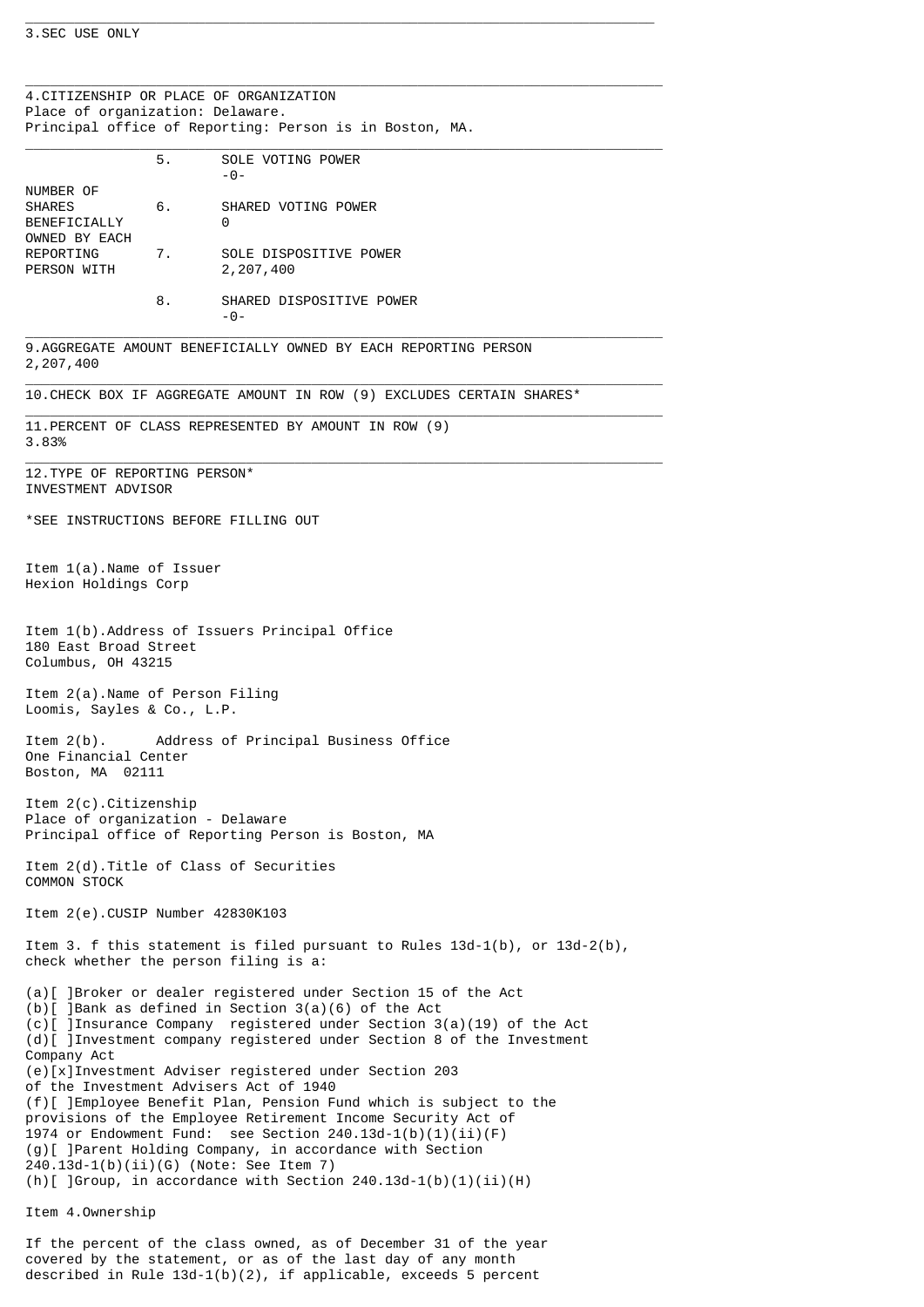provide the following information as of that date and identify those shares which there is a right to acquire.

(a)Amount beneficially owned: 2,207,400

(b)Percent of Class: 3.83%

(c)Number of shares as to which such person has:

(i) sole power to vote or to direct the vote: -0-

(ii) shared power to vote or to direct the vote: 0

(iii) sole power to dispose or to direct the disposition of: 2,207,400

(iv) shared power to dispose or direct the disposition of: -0-

Loomis, Sayles & Company, L.P. disclaims any beneficial interest in any of the foregoing securities.

Item 5. Ownership of Five Percent or Less of a Class. If this statement is being filed to report the fact that as of the date hereof the reporting person has ceased to be the beneficial owner of more than five percent of the class of securities, check the following [x].

Item 6. Ownership of More than Five Percent on Behalf of Another Person.

If any other person is known to have the right to receive or the power to direct the receipt of dividends from, or the proceeds from the sale of, such securities, a statement to that effect should be included in response to this item and, if such interest relates to more than five percent of the class, such person should be identified. A listing of the shareholders of an investment company registered under the Investment Company Act of 1940 or the beneficiaries of an employee benefit plan pension fund or endowment fund is not required.

Clients of Reporting Person have such a right, none of whom has such interest relating to more than 5% of any class.

Item 7.Identification and Classification of the Subsidiary Which Acquired the Security Being Reported on By the Parent Holding Company.

If a parent holding company has filed this schedule, pursuant to Rule  $13d-1(b)(ii)(6)$ , so indicate under Item 3(g) and attach an exhibit stating the identity and the Item 3 classification of the relevant subsidiary. If a parent holding company has filed this schedule pursuant to Rule  $13d-1(c)$ attach an exhibit stating the identification of the relevant subsidiary.

## Inapplicable

Item 8.Identification and Classification of Members of the Group. If a group has filed this schedule pursuant to Rule  $13d-1(b)(ii)(H)$ , so indicate under Item 3(b) and attach an exhibit stating the identity and Item 3 classification of each member of the group. If a group has filed this schedule pursuant to Rule 13d-1(c), attach an exhibit stating the identity of each member of the group. Inapplicable

Item 9.Notice of Dissolution of Group

Inapplicable

Item 10.Certification

By signing below I certify that, to the best of my knowledge and belief, the securities referred to above were acquired in the ordinary course of business and were not acquired for the purpose of and do not have the effect of changing or influencing the control of the issuer of such securities and were not acquired in connection with or as a participant in any transaction having such purposes or effect.

## Signature

After reasonable inquire and to the best of my knowledge and belief, I certify that the information set forth in this statement is true, complete and correct.

Date: February 14, 2022